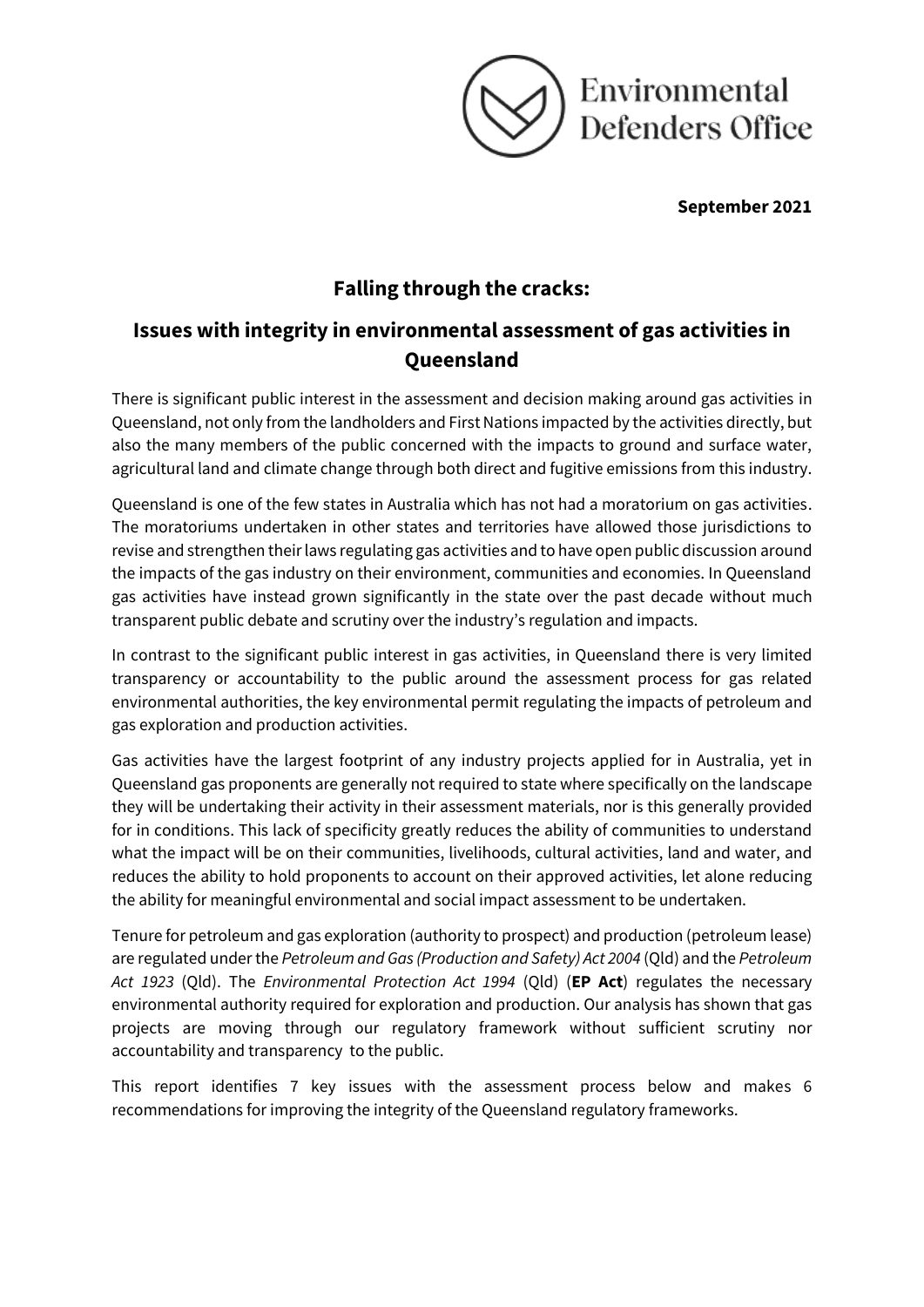

# **1. Environmental authority applications for authority to prospect tenures are typically not assessed by Department officers and must be approved if broad criteria are met**

Environmental authority (**EA**) applications for authorities to prospect (**ATPs**) are often processed as 'standard applications', the weakest form of assessment under the EP Act. Standard applications are not assessed by Department officers, they are **self-assessed** by proponents in filling out the eligibility criteria form checklist.<sup>1</sup>

Further, standard applications are **unable to be refused** by the Department, as there is an obligation to approve if the application meets the broad eligibility criteria for the industry under the EP Act. 2

# **2. Transitioning from an ATP to a petroleum lease can be undertaken by simply amending the EA for the ATP, rather than having to apply for a new petroleum lease EA. This amendment application is not always publicly notified.**

When a proponent is seeking to transition from an exploration activity under an ATP to a petroleum lease for production, an EA must be provided for the production activities. From our investigations, most proponents obtain this production EA by applying to amend the EA for the ATP activities, rather than applying for a new EA.

This is concerning because there is very little scrutiny around the assessment of applications to amend an EA, whether they are via minor or major amendment.

- Minor EA amendment applications are not open to public scrutiny, they are not published on a website and they are not open to submissions by the public.<sup>3</sup>
- Major EA amendment applications are only open for public submissions if the Department chooses, in its discretion, to require that the application be notified. This is not mandatory. Therefore, major amendment applications may also be assessed and approved without any public scrutiny.<sup>4</sup>

EAs for petroleum leases can be extended to cover additional areas, often geographically far distant, without being classified as major amendments, for example as occurred for the Mahalo project in Central Queensland. See the case study below and **Appendix** to this report for more information.

<sup>2</sup> *Environmental Protection Act 1994* (Qld), s 170(2)(a);

<sup>1</sup> *Environmental Protection Act 1994* (Qld), ss 122, 125(1)(j), 170(2)(a).

https://environment.des.qld.gov.au/ data/assets/pdf file/0039/88977/rs-es-petroleum-exploration.pdf. <sup>3</sup> *Environmental Protection Act 1994* (Qld), ss 223, 240.

<sup>4</sup> *Environmental Protection Act 1994* (Qld), ss 230, 232(2)(b).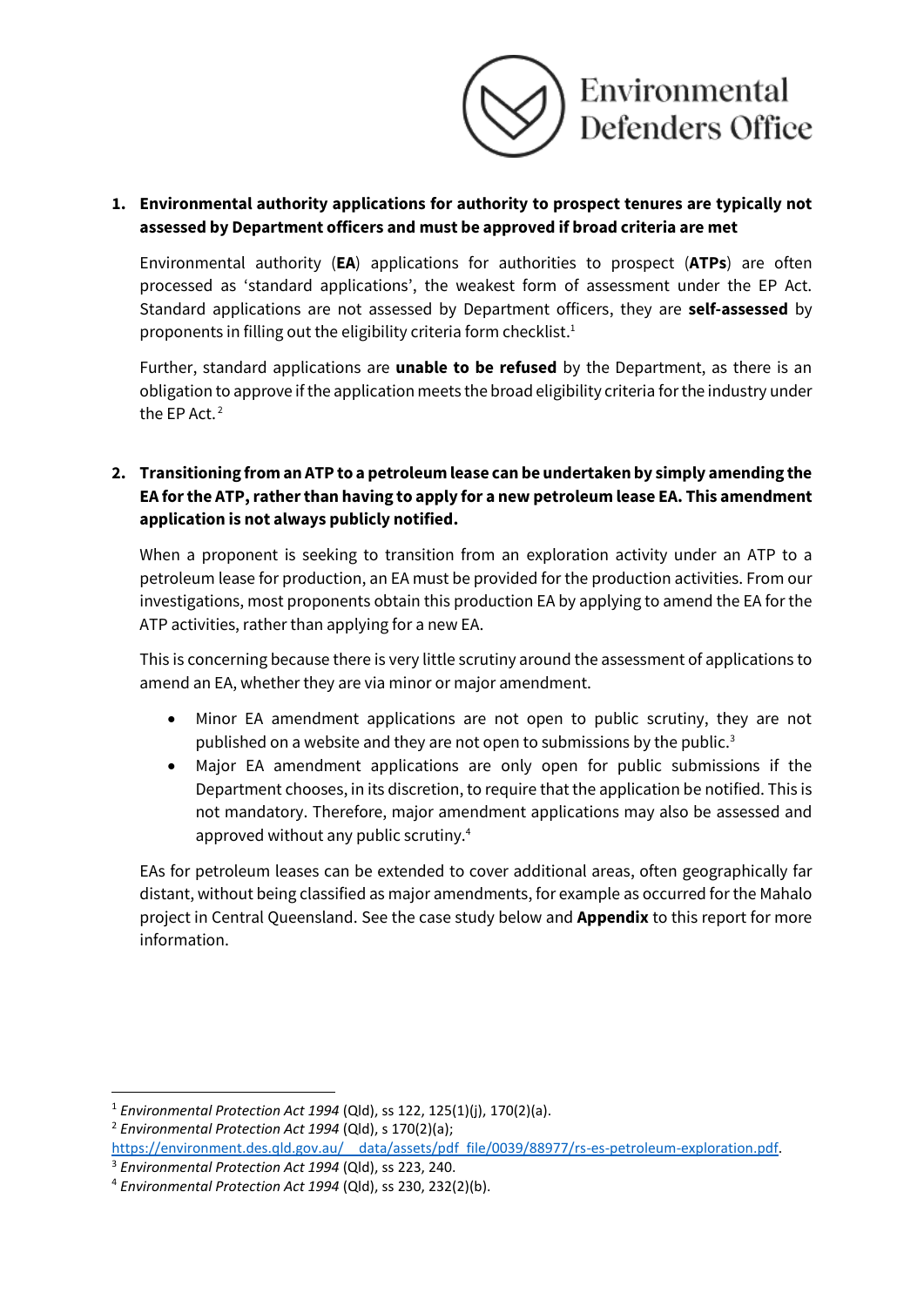

#### *Case study example: Mahalo Gas Project*

Mahalo gas project, north of Rolleston, Central Queensland, is a CSG project by Comet Ridge, Santos and, reportedly until recently, Australia Pacific LNG Pty Limited.<sup>5</sup> It has never been subject to an EIS requirement. In 2020 the proponents applied for an amendment to their petroleum lease EA to add 190 wells to the project, changing from a total well count of 193 to 383 wells. This application also added two tenures to the EA which are geographically located hundreds of kilometres from the previously approved EA tenures. This was assessed via major amendment however DES used their discretion not to notify this amendment to the public. No EIS was required. The **Appendix** provides a comparison of the pre and post amendment EA authorisations, along with a table of their application history, both prepared by DES in November 2020. This project is located on strategic cropping land and priority agricultural areas upon which resource activities are supposed to be regulated under the RPI Act, however to our knowledge the proponent has not applied for assessment under the RPI Act.

## **3. Environmental assessment for gas projects in Queensland has become minimal, often inadequate and often devoid of public transparency and accountability.**

Environmental assessment for gas activities is typically not undertaken by the Department for an ATP, since the ATP EA application is typically self-assessed. The self-assessment of environmental impacts may be revised by compliance officers after the activity has been approved and possibly commenced, as part of compliance checks occasionally undertaken by the Department, however impacts would likely have already occurred once this assessment takes place.

Environmental assessment is unlikely to be extensive for either minor or major amendment applications, nor possibly new site-specific EA applications for gas activities as these activities would not typically meet the high threshold for an environmental impact statement to be required, set out **below** for petroleum and gas activities specifically. <sup>6</sup> This threshold is provided in the Department guideline '*Criteria for environmental impact statements for resource projects under the Environmental Protection Act 1994'*. Only major EA amendment applications or sitespecific applications for new resource activities require a decision to be made on whether an EIS is required under the EP Act.<sup>7</sup> Various factors are considered in making this decision, including the standard criteria, EIS triggers, the relative magnitude (scale and risk) of impacts, the public interest, uncertainty about possible impacts, any significant issues with another Queensland Government/ Australian Government authority (e.g. matters of national

<sup>&</sup>lt;sup>5</sup> See: MSN News, 'Comet Ridge's increased Mahalo stake to drive gas development', 3 August 2021: [https://www.msn.com/en-au/money/markets/comet-ridges-increased-mahalo-stake-to-drive-gas](https://www.msn.com/en-au/money/markets/comet-ridges-increased-mahalo-stake-to-drive-gas-development/ar-AAMTXwg)[development/ar-AAMTXwg](https://www.msn.com/en-au/money/markets/comet-ridges-increased-mahalo-stake-to-drive-gas-development/ar-AAMTXwg)

<sup>6</sup> Queensland Government, Guidelines 'Criteria for environmental impact statements for resource projects under the Environmental Protection Act 1994' (November 2020)

https://environment.des.qld.gov.au/ data/assets/pdf file/0025/208078/eis-gl-eis-criteria.pdf .

<sup>7</sup> *Environmental Protection Act 1994* (Qld), ss 143, 232(1)(b).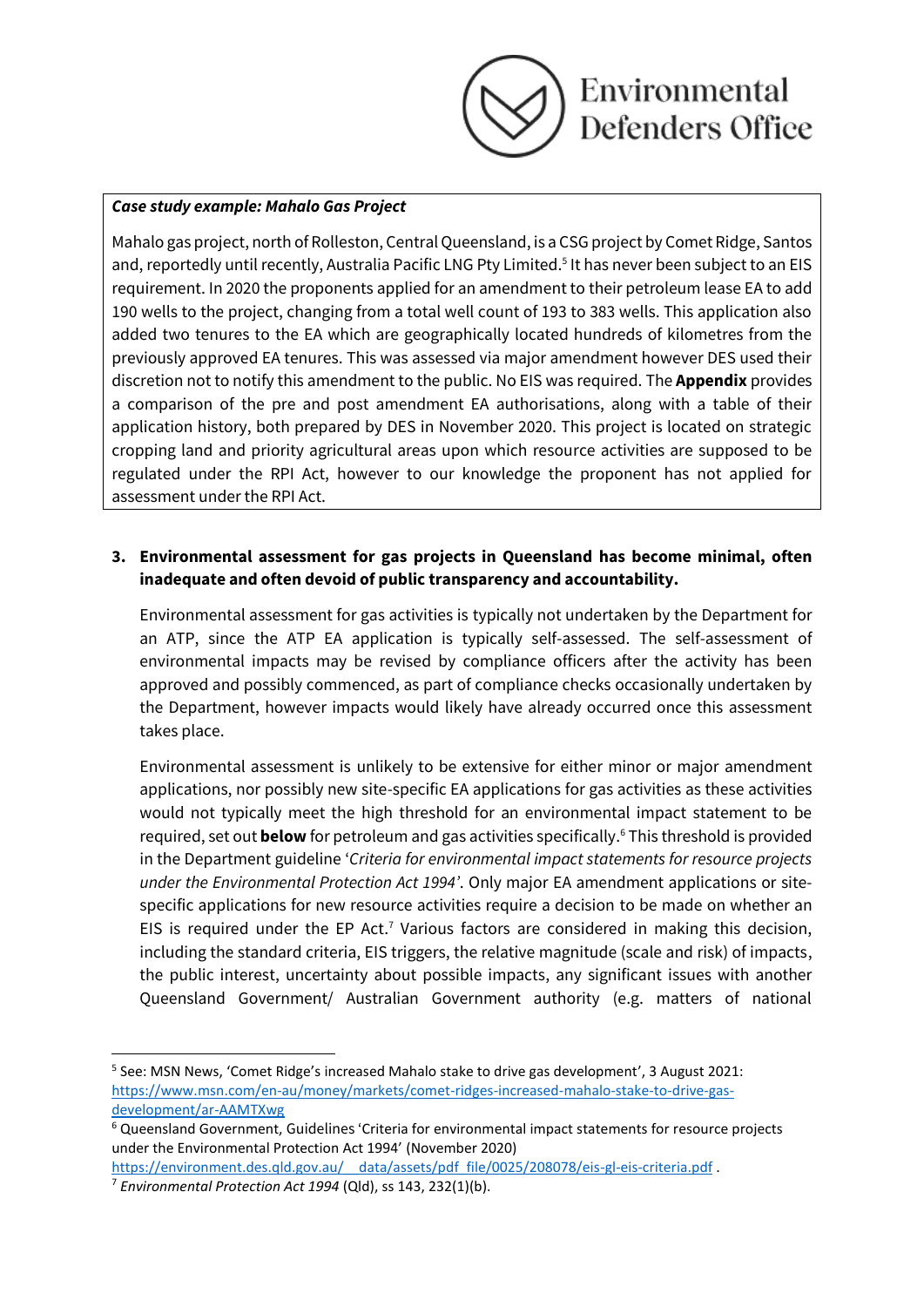

environmental significance under the *Environment Protection and Biodiversity Conservation Act 1999,* agriculture, fisheries, transport), social and economic impacts, and cumulative impacts.

For petroleum and gas activities the specific threshold considerations for whether an EIS should be required are:

- *a)* '*Would the application involve a total disturbance area of greater than 2000 hectares at any one time during the life of the proposed project? This includes areas occupied by well pads (single or multi-directional), access tracks and roads, water storages, and process plants?*
- *b) Would the application involve the construction of a high pressure pipeline over a distance of 300 kilometre or greater?*
- *c) Would the application involve the construction of a liquefied natural gas plant?' 8*

**This threshold effectively means many gas and petroleum applications are not required to undertake an EIS to assess their environmental and social impacts.** Particularly, by requiring a 'total disturbance area of greater than 2000 hectares at any one time during the life of the proposed project', significant areas of environmental value may be cleared without this threshold for an EIS ever being triggered for ongoing gas and petroleum activities.

Further, any environmental assessment required of applicants, even for major amendment applications, is **very rarely subject to the scrutiny of the local community and general public**, given the discretion around notification of major amendment applications. This raises serious concerns around the integrity of environmental assessment being undertaken for petroleum and gas projects in Queensland, as well as raising corruption risks through the lack of accountability in process around the assessment of these applications.

# 4. **The failure to require adequate environmental assessment threatens Queensland's ability to meet emissions reductions targets**

The lack of integrity around environmental assessment of petroleum and gas applications is particularly concerning given the significant greenhouse gas emissions created by this industry, through both direct, migratory (released through underground fissures) and fugitive (losses and leaks throughout production process) emissions. The most recent State of the Environment Report in Queensland states that 'total fugitive emissions increased 79% between 2005 and 2016 in line with growing coal and gas production.'<sup>9</sup>

Currently, fugitive emissions are very poorly regulated for the resource sector. The actual emissions created by Queensland and Australia's gas industry are poorly understood,<sup>10</sup> due

https://environment.des.qld.gov.au/ data/assets/pdf file/0025/208078/eis-gl-eis-criteria.pdf .

<sup>8</sup> Queensland Government, Guidelines 'Criteria for environmental impact statements for resource projects under the Environmental Protection Act 1994' (November 2020), 7,

<sup>9</sup> Queensland Government, 'Fugitive Emissions Sector Greenhouse Gas Emissions', State of the Environment (Web Page) <https://www.stateoftheenvironment.des.qld.gov.au/pollution/greenhouse-gasemissions/fugitiveemissions-sector-greenhouse-gas-emissions>.

<sup>&</sup>lt;sup>10</sup> Heinz Schandl et al, 'Whole of Life Greenhouse Gas Emissions Assessment of a Coal Seam Gas to Liquefied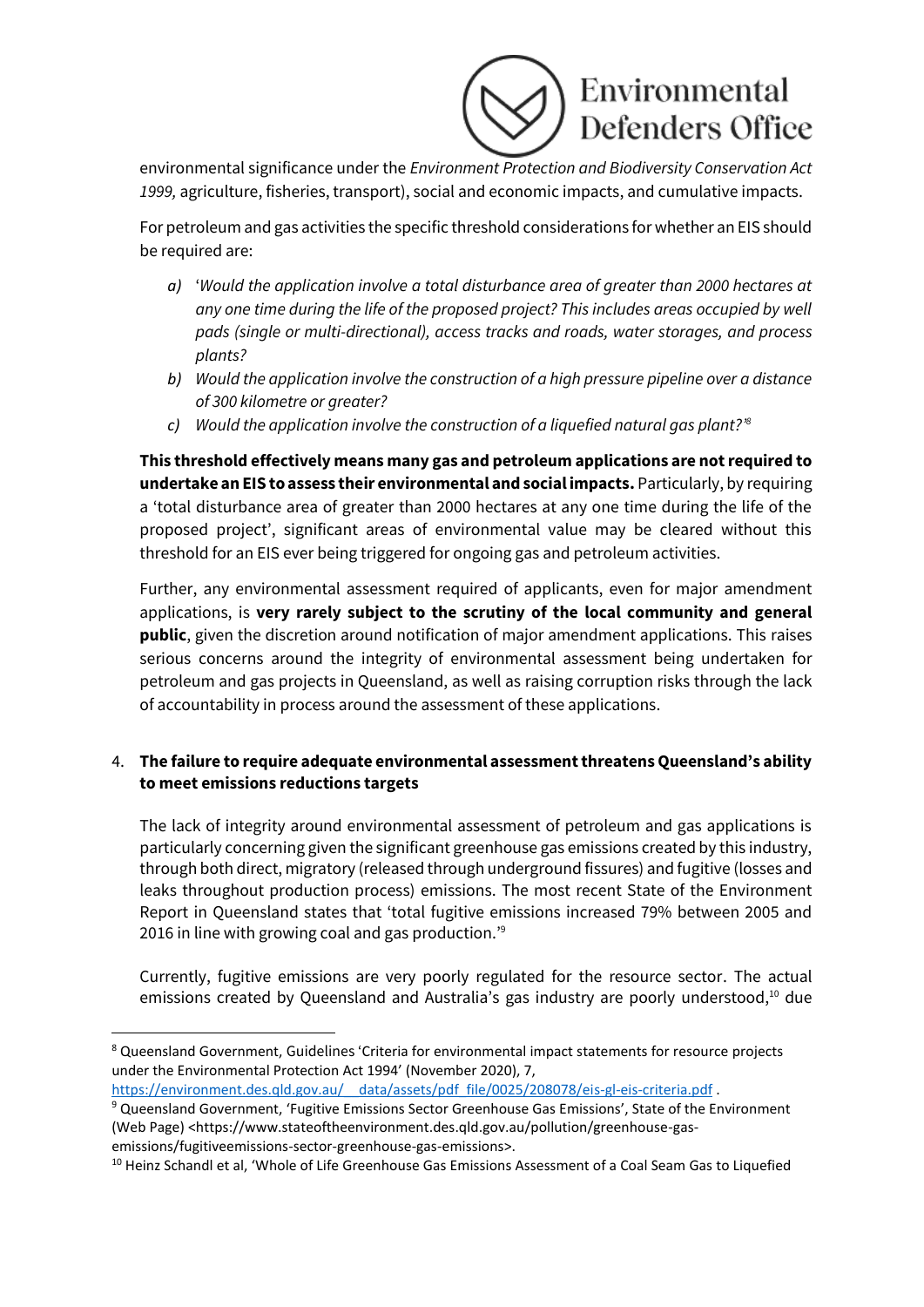# Environmental **Defenders Office**

predominately to weak regulation around monitoring and reporting of methane emissions along the production and transportation pipelines. Queensland does not generally require accurate monitoring and reporting of fugitive emissions released by the gas industry along the supply chain, nor are leaks required to be monitored and capped as part of standard regulatory practice. Emissions reported are generally modelled rather than based on real data of the industry's emissions.

# **5. There is no public accountability around petroleum tenure applications**

Tenure applications are not required to be published nor are they on a public register, which would require them to be made available to members of the public. To obtain a copy of the application it is necessary to make an application under the Right to Information Act framework, which can take a significant amount of time, if it is approved.

Petroleum tenure applications are **not subject to any public notification** under the *Petroleum and Gas (Production and Safety) Act 2004* (Qld) and the *Petroleum Act 1923* (Qld).

The tenure for a petroleum and gas application provides information on where the proponent is able to operate. This information is in the public interest, particularly given the proponent is generally operating on property they do not own and therefore the tenure is part of the framework of permits allowing impacts on the interests of First Nations and other landholders.

# **6. The** *Regional Planning Interests Act 2014* **(Qld) (RPI Act) is not functioning to ensure that areas of regional interest, including Queensland's healthy rivers, best agricultural land and townships, are protected from gas and mining activities**

Landholders and those concerned about protecting prime agricultural land, Queensland's townships and our river systems are frequently concerned that the RPI Act does not provide the level of certainty and strength of protection that is needed to ensure our remaining healthy rivers, townships and best quality agricultural land are protected from inappropriate development.

In summary, the key concerns are that:

- the purpose of the RPI Act does not meet community expectations or the public interest in protecting our best agricultural land, townships or healthy rivers and other key regional environments, it is solely based around managing competing interests;
- there is a disconnection from major approvals, impacts to areas of regional interest are not considered in the assessment of any needed EA or tenure consideration, and many proponents leave their application under the RPI Act until after they have secured their EA and tenure which creates significant momentum towards approval of the activity;
- there are significant exemptions, inconsistency, uncertainty and discretion in decision making;

Nautral Gas Project in the Surat Basin, Queensland, Australia', CSIRO Energy (Report, July 2019) 1 <https://gisera.csiro.au/wp-content/uploads/2019/07/GISERA\_G2\_Final\_Report-whole-of-life-GHGassessment.pdf>.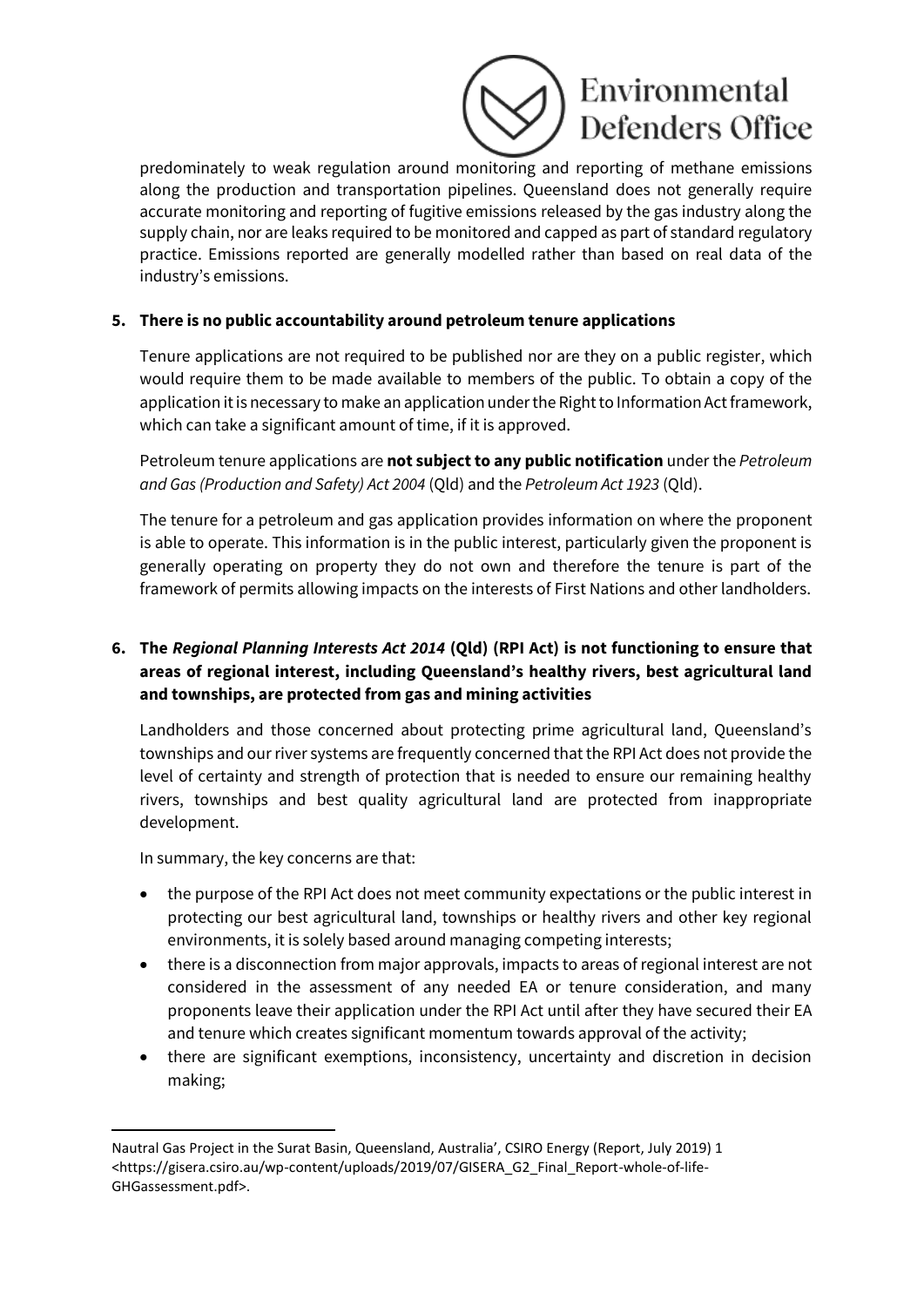

- there is inadequate accountability and independent oversight, with public notification of proposed impacts to priority agricultural areas, strategic cropping land and strategic environmental areas being at the discretion of the government decision-maker; and
- there has been inconsistent application of regulations across Queensland. Priority living areas (**PLAs**) are mapped through regional plans, however not all regional plans have been updated to define PLAs for regions around Queensland. For example the Wide Bay Burnette Regional Plan was last updated in Sept 2011, prior to the RPI Act, and therefore has no provision for PLAs to be mapped for that region; and
- no application for a regional interest development approval has ever been refused, and concern exists that conditions placed on these approvals are often minimal.

# **7. Compliance and enforcement activity around petroleum and gas activities is not sufficiently transparent both for public confidence and industry awareness that the law is enforced**

There is very little transparency in Queensland around compliance of companies with their conditions, both because the Department of Environment and Science (**DES**) does not publish when Penalty Infringement Notices are imposed upon companies (which are the most commonly used enforcement tool) and companies are not required to provide published detail of their compliance with their conditions in their annual reports. In contrast, proponents in NSW generally have to produce annual reports each year as to how they have complied with their conditions, and then they are subject to regular Independent Environmental Audits.

Transparency around compliance and enforcement activities increases efficiency by encouraging proponents to take their compliance requirements seriously, reducing breaches and the need for communities to complain about breaches, and reducing the need for DES to respond to breaches. Transparently providing this information to regulators and the community also reduces the burden on DES and the community to assess compliance and reduces the need for RTI's by the community to understand the environmental impacts that are occurring in their communities.

# **Steps to improve the integrity of gas project assessment in Queensland**

In order to bring integrity back into the assessment of gas projects in Queensland, we recommend the following amendments be made to the EP Act and RPI Act.

# **Recommendations**

#### 1. **Remove discretion around public notification so that all major amendments are publicly notified and secure appeal rights**

This would reduce uncertainty for all stakeholders and reduce government resources expended on deciding the applicability of public notification in each case. It would also strengthen accountability and integrity in the assessment of major amendment applications. Public submissions must also secure appeal rights on decisions.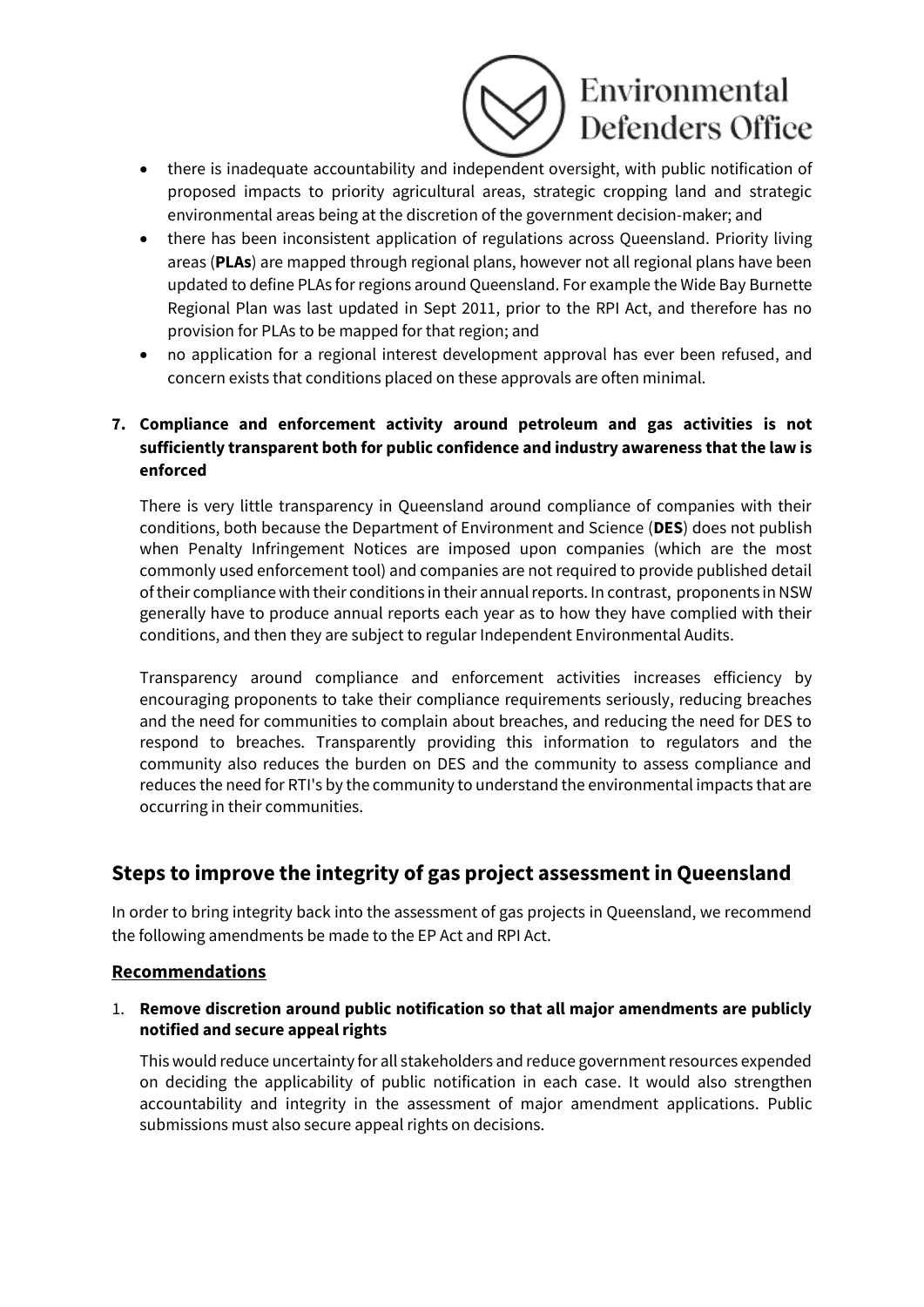

Ideally, email subscription services should be implemented to alert people of applications and notifications; and a central database for all new EA and major amendment applications so that they can be tracked across the various applications more easily.

# **2. Require that public environmental and social impact assessment is always undertaken for gas exploration and production activities, and the threshold for a full EIS is triggered for all but the very smallest of production activities**

Environmental impact statements provide a clear and robust framework for transparently documenting proposed impacts to the environment, community and economy of a project. They can be tailored to the particular project and the receiving environment and community of that proposed project. We understand that the Northern Territory currently requires an environmental management plan be undertaken for even one well being proposed. Requiring an EIS be completed ensures that the proponent has undertaken sufficient investigation into the proposed project's likely impacts, and that the outcomes of these investigations are made known to the government assessing their application, so that these impacts can be appropriately considered for informed assessment. Further it ensures that there is transparency to the community - both those directly impacted and those more broadly concerned - as to what is proposed, what the likely impacts of the activities may be and whether all relevant considerations have been taken into account.

Along with EISs being required for applications more often, there is a need for more integrity in the development of EIS materials, ensuring they are based on sufficient, reliable, correct, sitespecific and unbiased data and interpretation. This would build greater public trust in the assessment process, and decrease need for the public to point out extensive flaws in these essential documents and lower likelihood of projects being challenged in Court – leading to a better outcome for all involved.

#### **3. Place petroleum and gas ATPs and leases and associated applications on the public register and make them easily available online, as a public interest document.**

As stated above, the tenure for a petroleum and gas application provides information on where the proponent is able to operate. This information is in the public interest, particularly given the proponent is generally operating on property they do not own and therefore the tenure is part of the framework of permits allowing impacts on the interests of First Nations and other landholders.

- **4. Amend the RPI Act to prevent gas and petroleum activities in the most sensitive areas of regional interest, such as our prime agricultural land and vulnerable strategic environmental areas, and to provide for:** 
	- **a. guaranteed public notification and appeal rights of regional interest development approval (RIDA) applications; and**
	- **b. connection ofthe RIDA assessment process to other major approvals for activities, to ensure it is not a last-minute consideration.**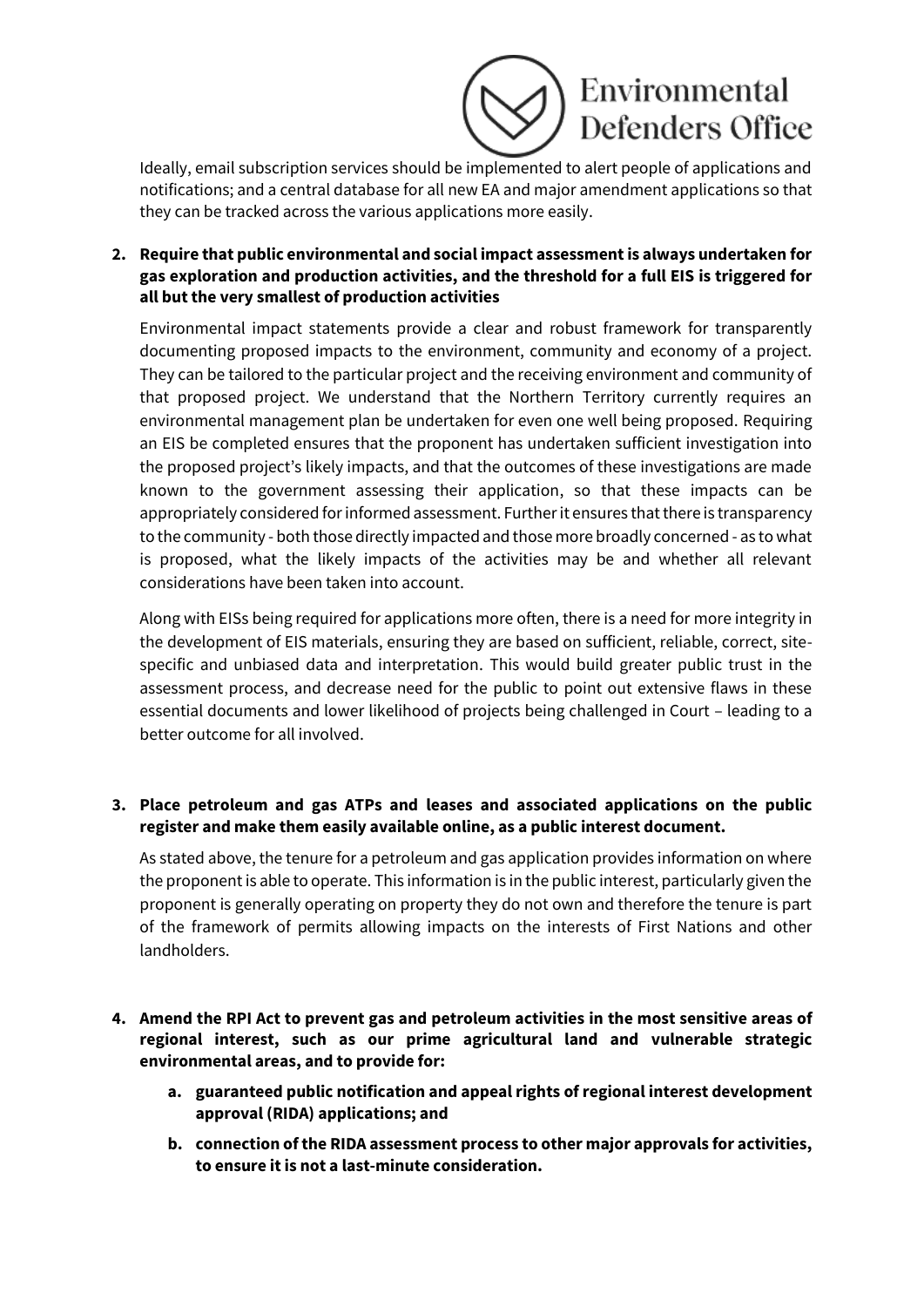

For the RPI Act to function in a way that meets public expectation of the protection of areas of regional interest, it must be amended to strengthen its oversight of impacts posed to these areas of regional interest. At present the RIDA process is not connected even to major approvals, meaning that proponents can strategically leave applications for a RIDA to the last minute of their assessment staging, making it highly unlikely that a RIDA would be refused.

## 5. **Improve clarity and certainty in decision-making criteria and align with government policy to reduce greenhouse gas emissions**

Removing subjectivity in assessment through objective decision-making criteria will assist all stakeholders by providing greater certainty as to what will be required of the assessment process and that the criteria will be fairly applied with weight placed on all aspects of the principles of ecologically sustainable development, as required under the EP Act. Congruency is particularly needed between government policies to reduce greenhouse gas emissions $11$  and decision-making criteria for major developments. Clearer decision-making could be achieved by:

- a) providing clearer guidance to decision makers on how principles of ESD should be applied;
- b) providing for clarity in the assessment of scope 1, 2 and 3 emissions and how they are to be assessed given our climate emission reductions commitments; and
- c) undertaking transparent planning for what the government wants to prioritise going forward in land and resource management and how they will do that – with decision-making criteria and tender processes that transparently provide for this. This would ensure resources aren't wasted by companies in applying in areas that are not prioritised for resource activities, and would avoid the wasted resources of community and government in responding to applications in areas that are clearly inappropriate.

# **6. Improve transparency around compliance and enforcement activities, to build public and industry confidence that the government is upholding the law**

Compliance and enforcement activities by Government are necessary to ensure that proponents respect and follow the conditions of approval they are granted. Such activities also strengthen protection of the public interest in ensuring that industry operators do follow the conditions placed on them to avoid and mitigate harm to the environment and communities. Transparency in compliance and enforcement activities promotes public and industry confidence that the law is being upheld. We recommend:

- a) Proponents should be required to annually report on their compliance against conditions;
- b) PIN issuance should be reported to the public transparently;
- c) Conditions should not rely on communities to report breaches, which inefficiently puts the onus on communities without the resources to detect non-compliance; and
- d) DES must take complaints and compliance and enforcement activities seriously, to create a culture of respect for the law and to reduce inefficiencies that come from non-compliance with conditions.

<sup>&</sup>lt;sup>11</sup> As set out in the Queensland Government's 'Queensland Climate Transition Strategy' available here: [https://www.qld.gov.au/environment/climate/climate-change/transition/queensland-climate-transition](https://www.qld.gov.au/environment/climate/climate-change/transition/queensland-climate-transition-strategy)[strategy.](https://www.qld.gov.au/environment/climate/climate-change/transition/queensland-climate-transition-strategy)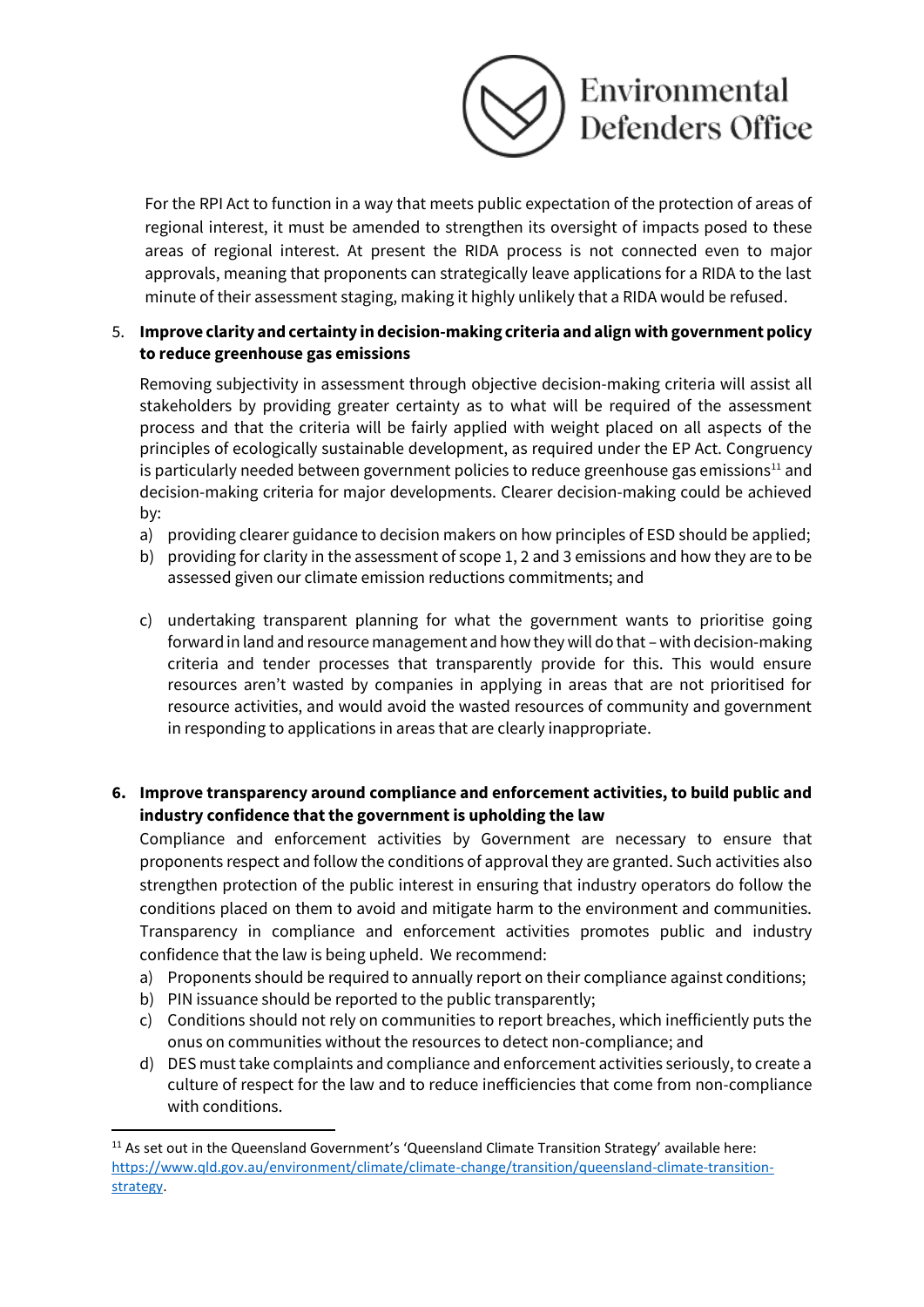

#### **Appendix: Case study – Mahalo Gas Project assessment and approval process**

The tables below document the approval process undertaken for the Mahalo Gas Project in Central Queensland. This project has not been subject to an EIS since commencing, nor have any applications to undertake major amendments to the EA been required to publicly notify any applications to amend an EA to increase its area covered and the amount of wells allowed to be constructed.

| <b>Pre-amended 2020 EA</b>       |                                                                                                                                                                                               | Post-amended 2020 EA<br>(EA<br>amended<br>via<br>major<br>amendment application that was<br>required to be publicly<br>not<br>notified) |                                                                                                                                                                                                                                           | <b>Difference</b>                                                                           |
|----------------------------------|-----------------------------------------------------------------------------------------------------------------------------------------------------------------------------------------------|-----------------------------------------------------------------------------------------------------------------------------------------|-------------------------------------------------------------------------------------------------------------------------------------------------------------------------------------------------------------------------------------------|---------------------------------------------------------------------------------------------|
| <b>Location</b>                  | ATP337/1191,<br>PL450,<br>PL451,<br>PL457, PL1012                                                                                                                                             | <b>Location</b>                                                                                                                         | ATP337/1191,<br>PL450,<br>PL451,<br>PL457,<br>PL1012,<br>PL1082,<br>PL1083                                                                                                                                                                | <b>Addition of 2 new PL</b><br>areas that were not<br>included<br>in<br>the<br>original EA. |
| Scope<br>of<br><b>activities</b> | Approval for:<br>Stimulation<br>$\bullet$<br>of 131 CSG<br>wells (165ha)<br>Stimulation<br>$\bullet$<br>of 62 (94ha)<br>conventional<br>gas wells<br>10 STPs at all<br>$\bullet$<br>locations | Scope of<br><b>activities</b>                                                                                                           | Approval for:<br>Stimulation<br>of<br>$\bullet$<br>131 CSG wells<br>(165ha)<br>Stimulation of 62<br>(94ha)<br>conventional gas<br>wells<br>10 STPs at all<br>$\bullet$<br>previously<br>approved<br>locations<br>190 (228ha) CSG<br>wells | <b>Addition of 190 CSG</b><br>wells on the two new<br>PLs.                                  |
| <b>Total Well</b><br>Count       | 193                                                                                                                                                                                           | <b>Total Well</b><br>Count                                                                                                              | 383                                                                                                                                                                                                                                       | As above.                                                                                   |

*A comparison of the pre and post 2020 amendment EA authorisations. Prepared on the basis of information provided by DES, November 2020.*